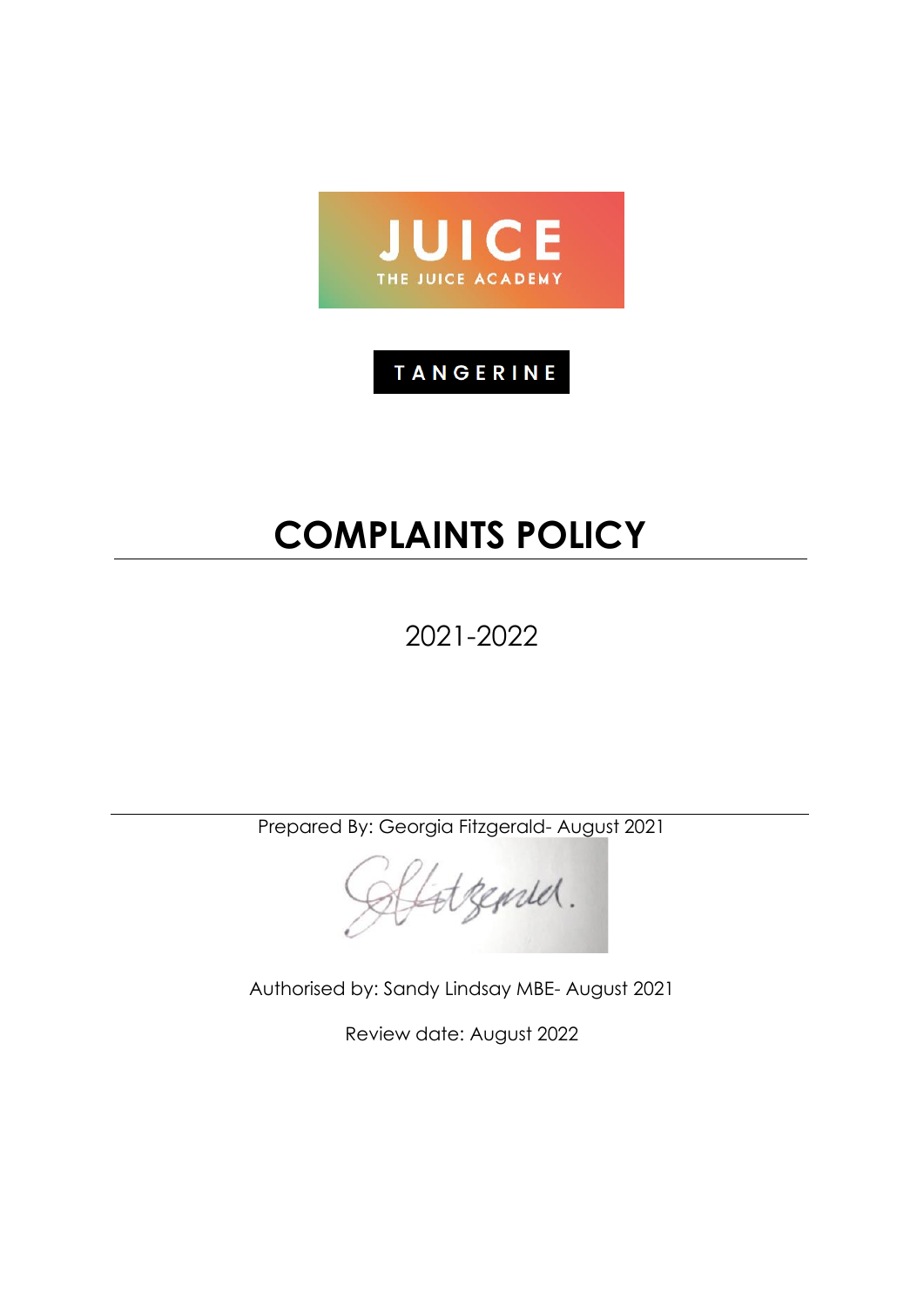#### **SCOPE AND PURPOSE**

At The Juice Academy, we are committed to providing high quality services for all our apprentices, taking account of users' views and using the findings to promote and develop capacity for sustainable improvement.

This document details the complaints procedure. A complainant may be a learner, prospective learner, parent, employer or any other interested party that indicates dissatisfaction with the current level of service.

#### **RESPONSIBILITY**

Overall responsibility for this procedure lies with the Chair, Sandy Lindsay MBE, whilst day-to-day responsibility for implementation of this procedure lies with the Associate Director.

All staff have a responsibility to try to resolve informal complaints prior to invoking the Complaints Procedure.

All staff have a responsibility to forward formal complaints to the Associate Director.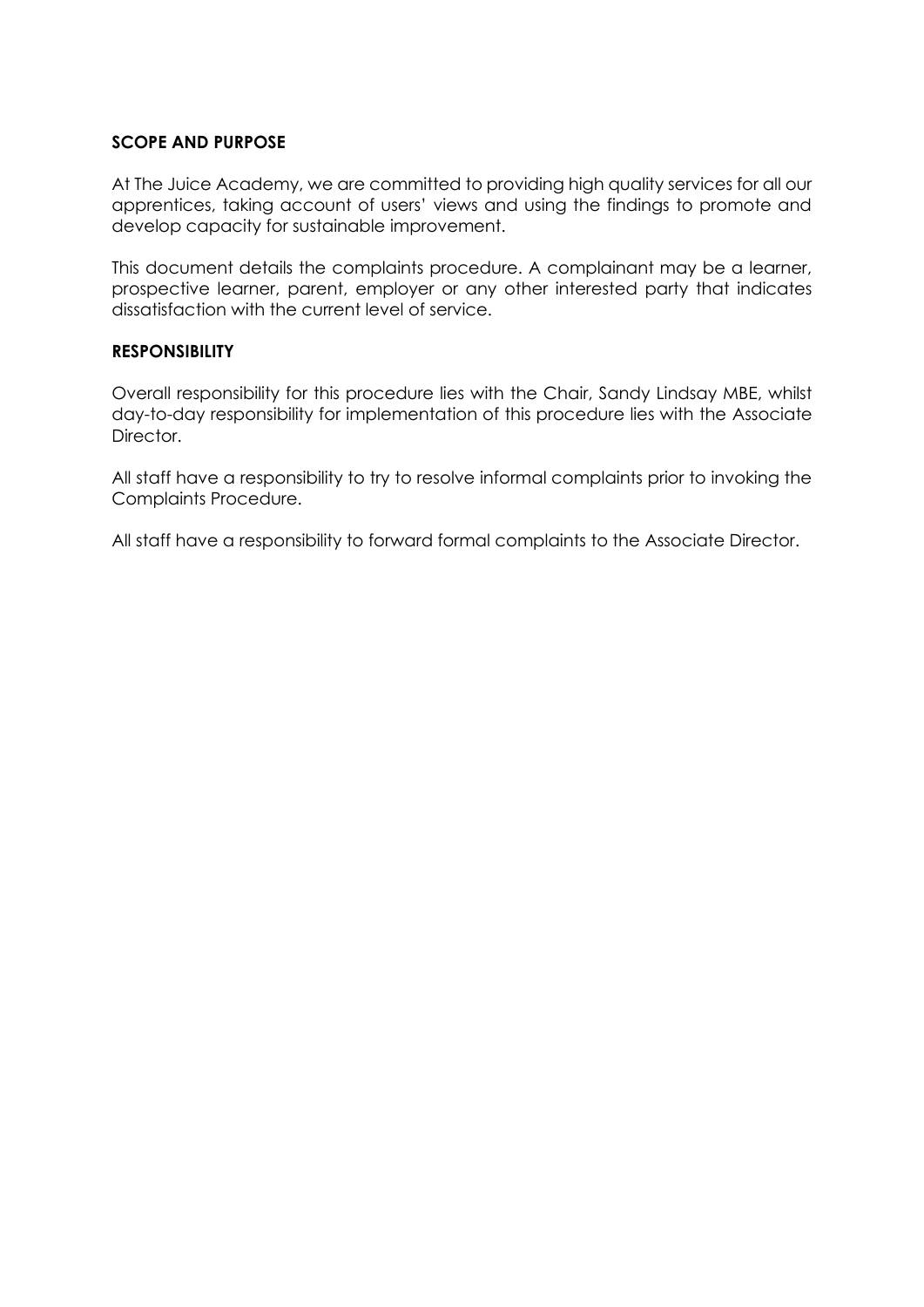# **MAKING A COMPLAINT**

Formal complaints can be made in the following ways:

- By telephone  $-01618176600$
- By Email [info@juiceacademy.co.uk](mailto:info@juiceacademy.co.uk) [Heather.Blewett@juiceacademy.co.uk](mailto:Heather.Blewett@juiceacademy.co.uk) [Georgia.Fitzgerlad@juiceacademy.co.uk](mailto:Georgia.Fitzgerlad@juiceacademy.co.uk)
- In writing by completing the Complaints Form which is available upon request from The Juice Academy in print or digital form.

# **POLICY**

The Juice Academy:

- Will investigate complaints thoroughly and objectively and they will be regularly monitored by the Associate Director.
- Aims to reach an outcome / decision within 10 working days however some complaints, especially if the issue is more difficult to resolve, may take longer.
- Will contact the complainant to advise if the investigation is likely to take more than ten working days and will keep them informed of our progress by their preferred method of contact.
- Aims to have communicated the outcomes/decisions to the complainant within 10 working days.
- Will ensure that apprentices will not be treated less favourably following their complaint. If this is found to be the case, staff disciplinary procedures will be followed.
- Will identify actions from complaints, comments and compliments received to improve and develop our services.

# **PROCEDURE**

# **Apprentices**

If a learner has a concern, it should initially be raised with their tutor, or any member of the Juice Academy team. The member of staff must take every opportunity to resolve the complaint informally. If an informal resolution is not possible, a Complaints Form should be completed by the learner (with assistance of a member of staff if required) and sent to the Associate Director.

If the complaint is communicated by telephone or email the member of staff will record the details on behalf of the complainant and send it to the Associate Director.

External complainants can contact The Juice Academy directly using the contact details above.

We will ask for Equality and Diversity Information for example; gender, age, ethnicity etc. these details help us to make sure that all people are treated fairly.

Complaints Form should be completed with as much detail as possible but most importantly should include:

- full name
- date of birth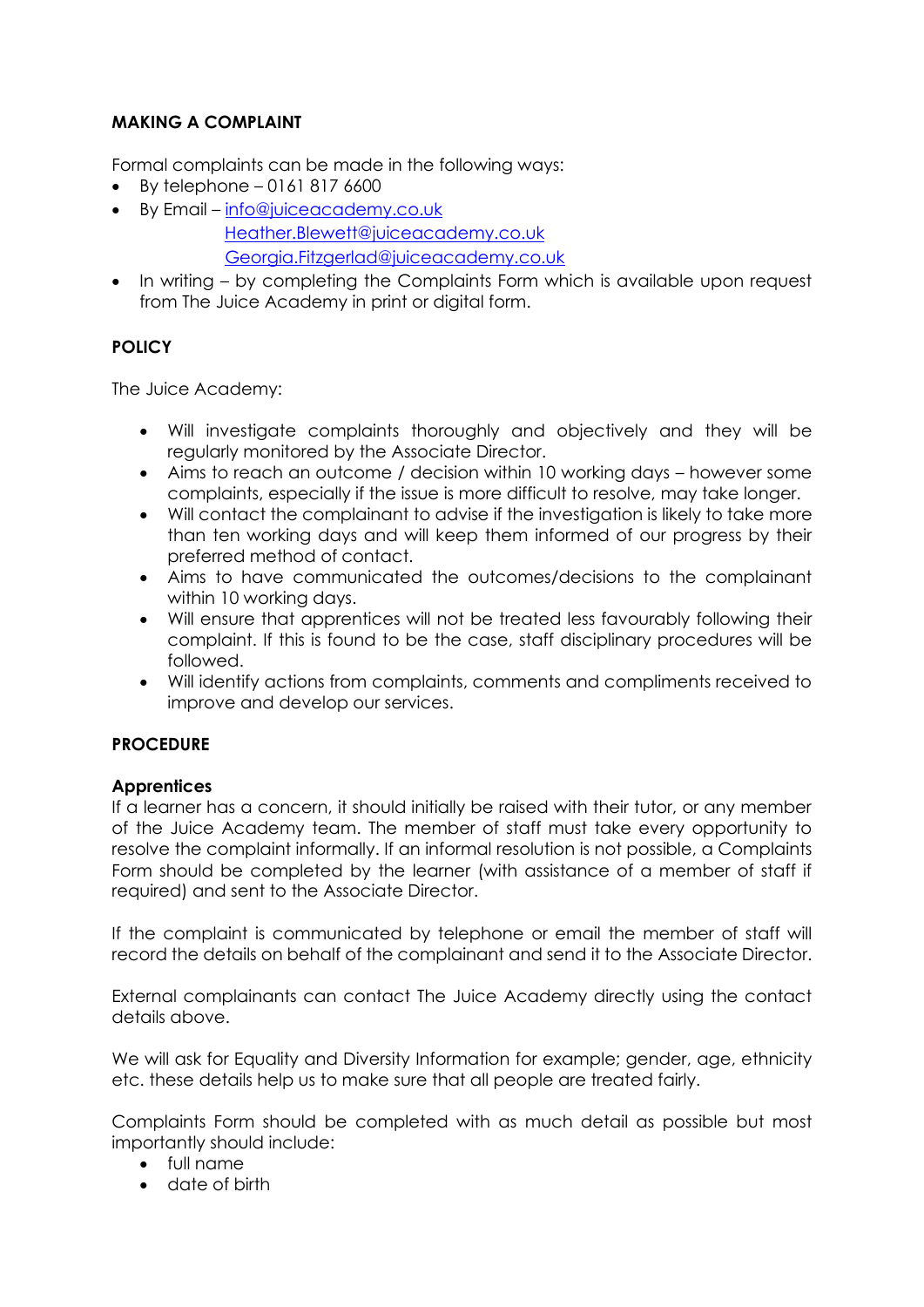• contact details.

**ALL** formal complaints **must** be sent to the Associate Director to record on the Complaints Log.

On receipt of a formal complaint, an Investigation Lead will be allocated immediately and the 10 working day cycle begins.

The Investigation Lead will be provided with details so that they have all of the information required to undertake the investigation. The Academy Co-ordinator, Heather Blewett, will continuously monitor and track the complaint, comment or compliment until the issue has been resolved.

Following the investigation, the outcomes/decision will be communicated to the complainant, by their preferred method of contact.

If the issues have been resolved the complaint will be closed on the Complaint log.

Compliments, Comments or Complaints should be raised within three months of the original issue so that evidence is available for the investigation. Any Compliment, Comment or Complaint received after this period will not be investigated.

Apprentices should be aware that malicious complaints received in any form will result in disciplinary action (i.e. complaints that are not true, use of foul language in any communication that are sent to staff). Recorded in the Disciplinary log.

All complainants should be aware that The Juice Academy staff have the right to work in a pleasant and safe environment and any violent or abusive behaviour towards staff will not be tolerated.

#### **COMPLAINTS APPEAL PROCESS**

If the complainant is dissatisfied with the outcome of a complaint, they may appeal against the decision within ten working days of our response.

The appeal will be investigated by a manager independent of the original complaint and the above timescales will apply. The outcome of this appeal concludes the complaints process with The Juice Academy. If the complainant is still dissatisfied, then it is passed onto the Quality Manager at Apprentify.

If the complaint relates to a course funded by the Education Funding Agency or Skills Funding Agency and the above Complaints and Appeals Process has been exhausted, apprentices can contact these agencies within three months of the complaint decision using the contact details below:

Skills Funding Agency Cheylesmore House, Quinton Road **Coventry** CV1 2WT